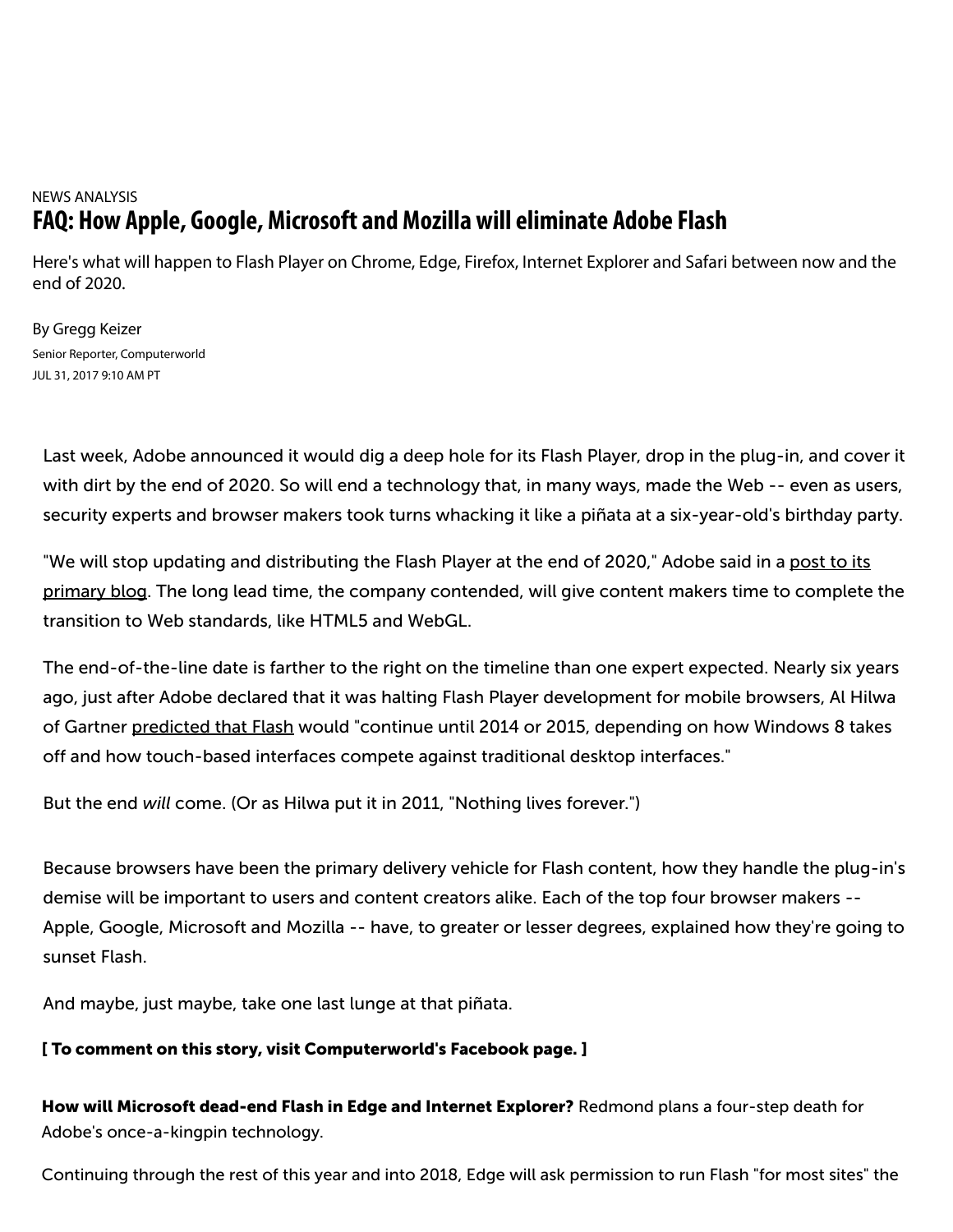first time that website is visited. (That click-to-run functionality only made it into Edge in March, when Microsoft launched Windows 10's *1703*, aka "Creators Update.) Internet Explorer (IE) will allow Flash in all circumstances, as it does now, with no limitation.

At the mid-to-late 2019 mark, both Edge and IE will default to a disabled Flash state. Users will have to manually re-enable Flash in both to view content. Edge will require site-by-site authorization.

By the end of 2020, Flash will be barred from running in Edge or IE. "Users will no longer have any ability to enable or run Flash," said John Hazen, a program manager on the Edge team, in a post to a company blog. (After Jan. 14, 2020 -- the retirement date for Windows 7 -- IE will be supported only in Windows 8.1 and Windows 10.)

How does Google plan to kill Flash in Chrome? Like Microsoft, Google will take it one step at a time.

Since late last year, Chrome has had Flash off by default, and has limited its use to 10 websites -- Amazon, Facebook, YouTube and others -- and then only after user approval.

According to the Flash roadmap posted on the Chromium website -- Chromium is the open-source project that feeds code to Chrome itself -- around July 2018 (and with the debut of Chrome 66), sites that continue to use Flash will require explicit user okay to show that content. That user approval must be given after each browser restart.

A year later -- in July 2019 and with Chrome 76 -- Flash will be disabled by default, even for sites like YouTube and Facebook. However, users will be able to switch on Flash in the Settings screen.

Then, around December 2020 (with Chrome 87), Google will remove all Flash capabilities from its browser, ending a 12-year symbiotic relationship with Adobe's app.

### **What does Mozilla plan for Firefox?** If you've heard this story, stop us.

On Aug. 8 Mozilla will release Firefox 55, which will start the end-game process of erasing Flash. But rather than be told what sites can use Flash, Firefox users get to choose the websites allowed to activate Flash. "Users will have the choice to remember the Flash setting per-site," said Mozilla in its roadmap. The change will reach users next month and in September. (Mozilla typically rolls out major modifications over a longer stretch than other browser makers so that it can, if necessary, halt the process, and limit the damage, if a problem pops up.)

At some point in the second half of 2018, probably in Firefox 61 through Firefox 64, the browser will no longer remember the Flash setting. Users will have to activate the plug-in in each browser session.

In early 2019, Firefox will begin to display a warning on sites that still use Flash, and then, a few months later, Mozilla will disable Flash by default. Users will have to steer to the settings section to activate Flash.

By early 2020, the Flash plug-in will be scrubbed from Firefox. But the Firefox ESR (Extended Support Release), a